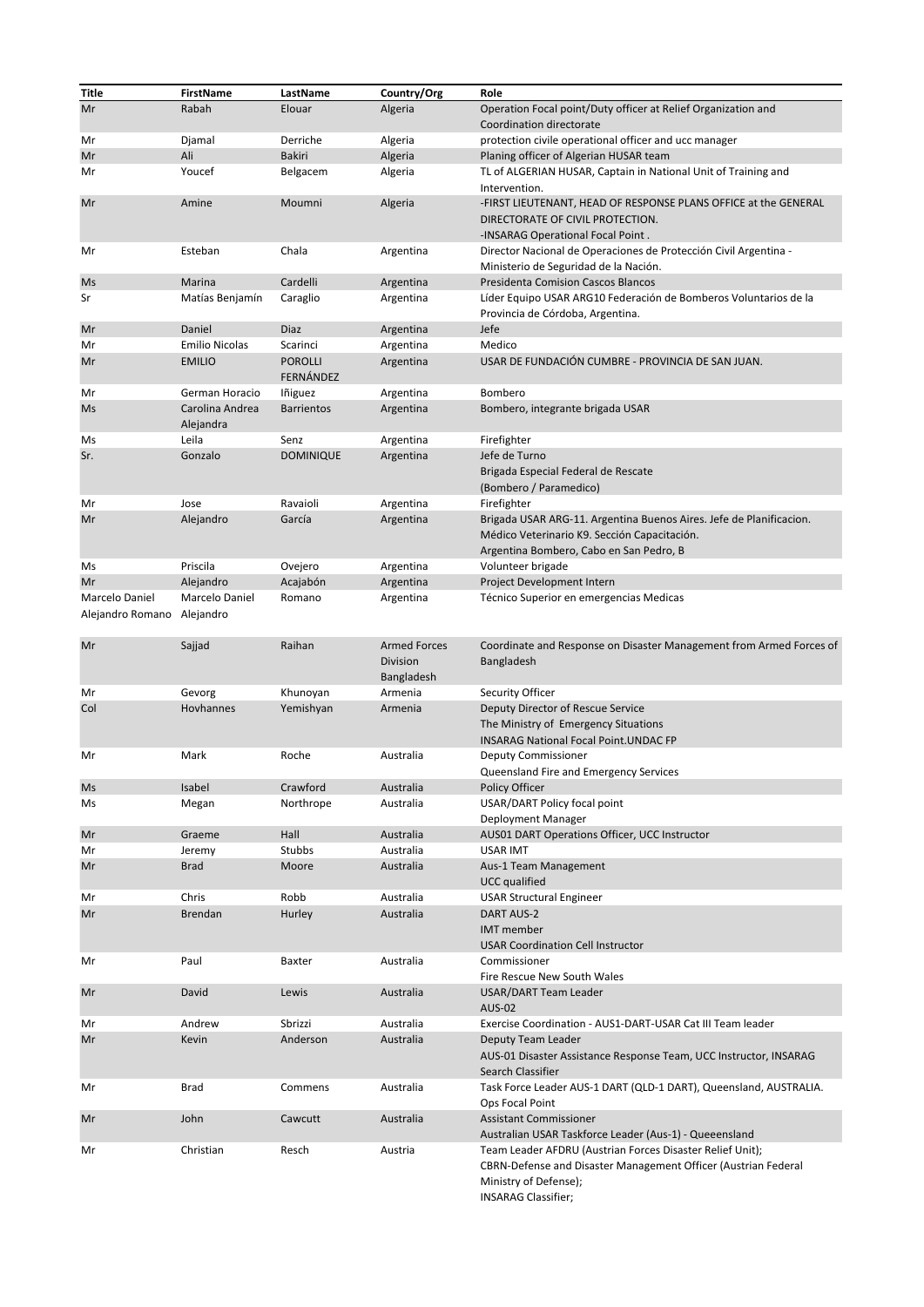| LtCol                    | <b>Markus</b>      | <b>Bock</b>         | Austria                     | Austrian Forces Disaster Relief Unit, senior instruction officer USAR                                                                                                                                                                                                                                                                                  |
|--------------------------|--------------------|---------------------|-----------------------------|--------------------------------------------------------------------------------------------------------------------------------------------------------------------------------------------------------------------------------------------------------------------------------------------------------------------------------------------------------|
| Mr LTC                   | Stefan             | Kurz                | Austria                     | Ministry of Defence<br><b>Operations Command &amp; Control Division</b><br>Civilian Military Cooperation & International Disaster Relief-Section                                                                                                                                                                                                       |
| Mr                       | Arno               | Umfahrer            | Austria                     | Senior Training Officer for Internatiuonal Disaster Assistance<br>CBRN-Defence Centre / AFDRU/ Ministry of Defence                                                                                                                                                                                                                                     |
| Mr                       | Roman              | Bayer               | Austria                     | Desk Officer including the duties of UNDAC and INSARAG Focal Point                                                                                                                                                                                                                                                                                     |
|                          |                    |                     |                             | UNDAC member since 2017                                                                                                                                                                                                                                                                                                                                |
| Mr                       | Ilgar              | Hasanov             | Azerbaijan                  | Senior Adviser, The Ministry of Emergency Situations of the Republic of<br>Azerbaijan                                                                                                                                                                                                                                                                  |
| Ms                       | Momena             | Khatun              | Bangladesh                  | Joint Secretary<br>Disaster Management Wing<br>Ministry of Disaster Management and Relief<br>Bangladesh                                                                                                                                                                                                                                                |
| Mr                       | <b>ABDULLAH AL</b> | <b>ARIF</b>         | Bangladesh                  | Deputy Secretary, Disaster Management Wing, Ministry of Disaster<br>Management. Key responsibilities include policy formulations,<br>coordination of DRR & DRM strategies and approaches. Besides, the wing<br>liaison with UNDRR, UNDP, INSARAG, UNOCHA, other UN Bodies &<br>international organisations regarding implementation of SFDRR, SFM etc. |
| <b>Brigadier General</b> | Md Sazzad          | Hussain             | Bangladesh                  | Response to any kind of natural/manmade disaster.                                                                                                                                                                                                                                                                                                      |
| Mr<br>Mr                 | Errol<br>Robert    | Maynard<br>Harewood | <b>Barbados</b><br>Barbados | <b>Chief Fire Officer</b><br>Senior Programme Officer in the Preparedness and Response Unit with                                                                                                                                                                                                                                                       |
|                          |                    |                     |                             | responsibility for Regional SAR coordination                                                                                                                                                                                                                                                                                                           |
| Mr                       | Dmitry             | Tkachuk             | <b>Belarus</b>              | Head of International Cooperation Department,<br>Ministry for Emergency Situations                                                                                                                                                                                                                                                                     |
| Mr                       | Maksim             | Nazarchuk           | <b>Belarus</b>              | Inspector of International Cooperation Sector of the Republican Special<br>Response Team of the Ministry for Emergency<br>Situations                                                                                                                                                                                                                   |
| Mr                       | Aliaksandr         | Liudko              | <b>Belarus</b>              | Head of International Cooperation Sector of the Republican Special<br>Response Team "ZUBR" of the Ministry for Emergency Situations                                                                                                                                                                                                                    |
| Colonel                  | Nicolas            | Tuts                | Belgium                     | Chief Officer Civil Protection<br><b>INSARAG Operational Focal point</b><br><b>EU Civil Protection</b>                                                                                                                                                                                                                                                 |
| Mr                       | Marc               | <b>Tilley</b>       | Belgium/IOM                 | Progammes Officer                                                                                                                                                                                                                                                                                                                                      |
| Mr                       | Richard            | Arana               | <b>Bolivia</b>              | Coordinador Cascos Rojos - Fuerza de Tarea Humanitaria                                                                                                                                                                                                                                                                                                 |
| Mr                       | Jose               | Solla               | <b>Brazil</b>               | Coordinator General for Humanitarian Cooperation<br><b>Brazilian Cooperation Agency - ABC</b><br><b>Brazil</b>                                                                                                                                                                                                                                         |
| Mr                       | Carlos André       | Alvares Silva       | Sergipe                     | Brazilian Red Cross - Community Engagement and Accountability (CEA)                                                                                                                                                                                                                                                                                    |
| Mr                       | Atanas             | Dakov               | <b>Bulgaria</b>             | Team leader in the National Association of Voluntary Units for Civil<br><b>Protection and Disaster Relief</b>                                                                                                                                                                                                                                          |
| Mr                       | Kevin              | Vagg                | Canada                      | Specialist SAR Engineer                                                                                                                                                                                                                                                                                                                                |
| Mr                       | Simon              | <b>Bradley</b>      | Canada                      | <b>Team Leader</b><br>Canada Task Force 2                                                                                                                                                                                                                                                                                                              |
| Ms                       | Silvie             | Montier             | Canada                      | Team Leader for CASDDA, (IRO member) - . Team Leader for JUSAR-TF<br>(Canada)                                                                                                                                                                                                                                                                          |
| Mr                       | Steve              | Nason               | Canada                      | Senior Policy Advisor                                                                                                                                                                                                                                                                                                                                  |
| Mr                       | Kevin              | Krause              | Canada                      | <b>Junior Policy Analyst</b>                                                                                                                                                                                                                                                                                                                           |
| Ms                       | Amanda             | Nolan               | Canada                      | I am a Senior Policy Advisor on the Recovery Team within the Emergency<br>Management and Programs Branch of Public Safety Canada. My current<br>file is Heavy Urban Search and Rescue.                                                                                                                                                                 |
| Mr                       | Tim                | Lehman              | Canada CAN-TF1              | Medical Manager M.T.S.                                                                                                                                                                                                                                                                                                                                 |
| Mr                       | Humberto           | Castillo Meza       | CEPREDENAC                  | Disaster Risk Reduccion and Preparedness Specialist                                                                                                                                                                                                                                                                                                    |
| Mr                       | Patricio           | Fuentes             | Chile                       | Team Leader USAR Chile 01<br><b>UNDAC Member</b>                                                                                                                                                                                                                                                                                                       |
| Mr                       | Raul               | <b>Bustos</b>       | Chile                       | Presidente Nacional Bomberos de Chile.                                                                                                                                                                                                                                                                                                                 |
| Mr                       | Alejandro          | Artigas             | Chile                       | PUNTO FOCAL OPERATIVO NACIONAL INSARAG<br><b>BOMBEROS de CHILE</b>                                                                                                                                                                                                                                                                                     |
| Mr                       | Sebastian          | Mocarquer           | Chile                       | <b>Team Leader</b>                                                                                                                                                                                                                                                                                                                                     |
| Ms                       | Yasmin             | Velasquez           | Chile                       | President Profesionales Voluntarios Chile                                                                                                                                                                                                                                                                                                              |
| Ms                       | Ying               | Bi                  | China                       | Internationa Cooperation and Rescue                                                                                                                                                                                                                                                                                                                    |
| Ms                       | Ning               | Baokun              | China                       | Senior Engineer, information support<br>National Earthquake Response Support Service, Ministry of Emergency<br>Management, China                                                                                                                                                                                                                       |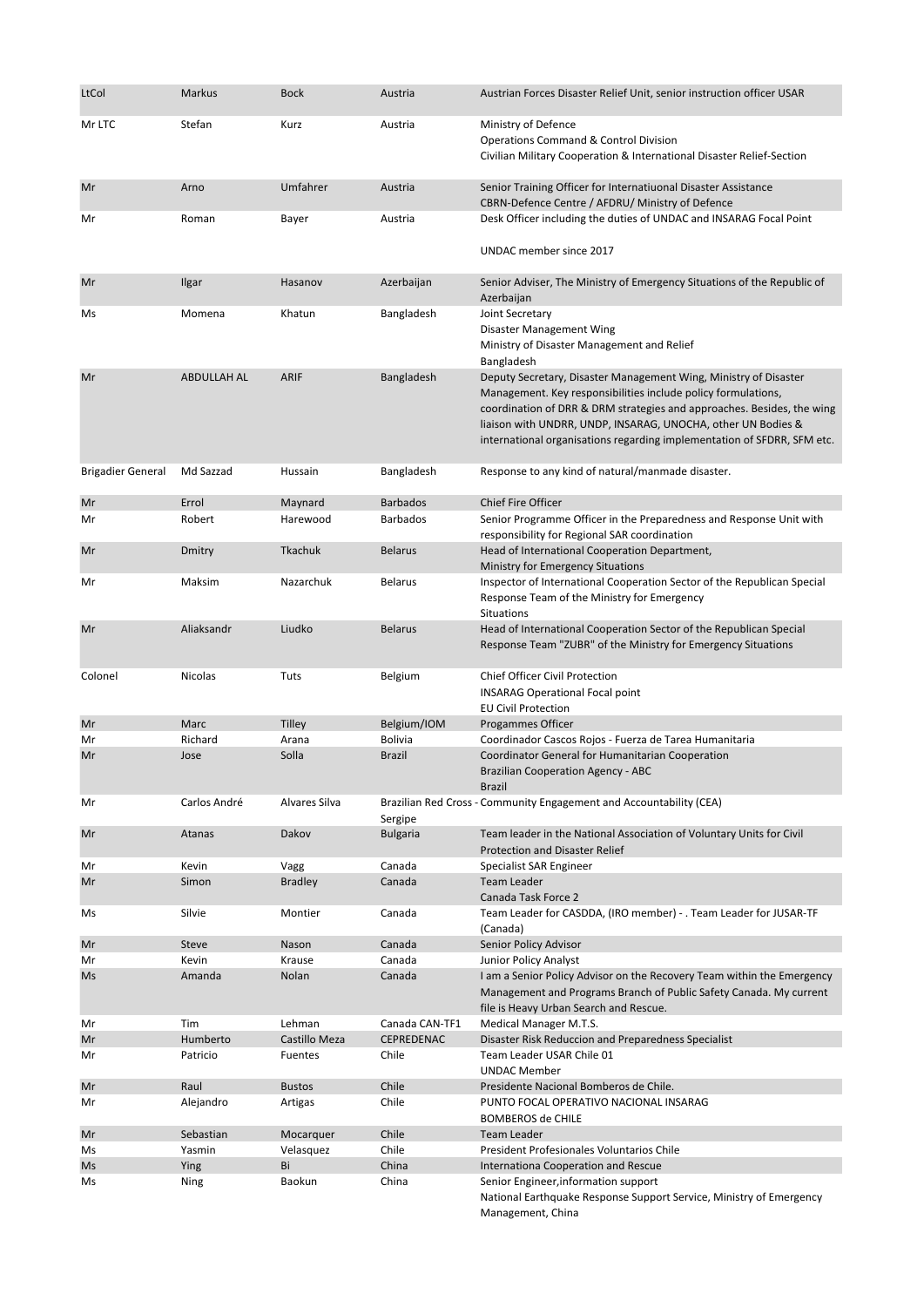| Mr  | Li                  | Li                        | China                                             | Team Member of CHN 1 and CHN 2, UNDAC member, UC trained staff.                                                                                                                                    |
|-----|---------------------|---------------------------|---------------------------------------------------|----------------------------------------------------------------------------------------------------------------------------------------------------------------------------------------------------|
| Mr  | Jie                 | <b>FU</b>                 | China                                             | Deputy TL, UCC manager, Liaison Officer of CSAR                                                                                                                                                    |
| Ms  | Hong                | Chen                      | China                                             | Co Chair of INSARAG National Accereditation Working Group                                                                                                                                          |
| Ms  | Siyu                | Chen                      | China                                             | National Earthquake Response Support Service, Ministry of Emergency<br>Management of China.<br>Chian Internaton Search and Rescue Team member                                                      |
| Mr  | Li                  | Shengli                   | China                                             | <b>Director</b>                                                                                                                                                                                    |
| Ms  | YUEYUN Sophia       | Gu                        | China                                             | assistant of Civil Defense Cooperation based in French Embassy in China                                                                                                                            |
| Mr  | William             | <b>Tovar Segura</b>       | Colombia                                          | <b>USAR</b>                                                                                                                                                                                        |
| Mr  | Carlos Andres       | Gomez                     | Colombia                                          | Líder Adjunto USAR COL-14 / Cuerpo Bomberos Voluntarios Chinchiná<br>Caldas - Colombia                                                                                                             |
| Mr  | <b>DIEGO ANDRES</b> | <b>MORENO BEDOYA</b>      | Colombia                                          | DIRECTOR OF BOGOTA FIRE BRIGADE                                                                                                                                                                    |
| Mr  | Sebastián           | González Janer            | Colombia                                          | <b>International Cooperation</b><br>Unidad Nacional de Gestión del Riesgo de Desastres                                                                                                             |
| Mr  | Juan Simon          | Quijano Homez             | Colombia                                          | Jefe Operativo USAR- COL-16 Defensa Civil Colombiana- Seccional Caldas                                                                                                                             |
| Sr  | <b>Basilio</b>      | Salamanca Camero Colombia |                                                   | Subteniente<br>Cuerpo de Bomberos Voluntarios de Bogota D.C.-Colombia-Suramerica<br>Técnico Profesional en Atención Prehospitalaria                                                                |
| Mr  | Juan Pablo          | <b>Buitrago</b>           | Colombia                                          | <b>INTEGRANTE GRUPO SAR RISARALDA</b><br>Cruz Roja Colombiana                                                                                                                                      |
| Sr. | Carlos Eduardo      | Obando Vallejo            | Colombia                                          | Jefe de Operaciones (USAR COL-14) Cuerpo Bomberos Voluntarios<br>Chinchiná Caldas - Colombia                                                                                                       |
| Sr  | <b>JUAN PABLO</b>   | GRANADOS LOAIZA Colombia  |                                                   | DIRECTOR SECCIONAL DE GESTIÓN DEL RIESGO DE DESASTRES                                                                                                                                              |
| Mr  | José Antonio        | Perdomo Ochoa             | Colombia                                          | Líder Equipo USAR COL-1 / USAR COL-1 Team Leader                                                                                                                                                   |
|     |                     |                           |                                                   | Profesional Especializado USAR - Unidad Nacional para la Gestión del<br>Riesgo de Desastres - UNGRD / USAR Specialized Professional - National<br>Unit for Disaster Risk Management                |
| Mr  | Ariel               | Zambrano                  | Colombia                                          | Subdirector Manejo de Desastres UNGRD / Punto Focal Operativo<br><b>INSARAG</b><br>Colombia / UNGRD                                                                                                |
| Mr  | Eduardo José        | González Angulo           | Colombia                                          | Director General Unidad Nacional para la Gestión del Riesgo de Desastres-<br>UNGRD / Director General National Unit for Disaster Risk Management-<br>Presidency of Colombia. PUNTO FOCAL POLITICO. |
| Ms  | Silvia              | Ballén                    | Colombia                                          | National Unit for Disaster Risk Management/UNGRD, UNDAC Focal Point<br>for Colombia, Liaison Officer of the USAR COL-1 Team                                                                        |
| Mr  | Cristhian Steven    | Echeverry Zuluaga         | Colombia                                          | Rescuer                                                                                                                                                                                            |
| sr  | jose                | preciado                  | Colombia                                          | lider                                                                                                                                                                                              |
| Mr  | Walter              | Fonseca                   | Costa Rica                                        | Unidad de Gestión de Operaciones                                                                                                                                                                   |
|     |                     |                           |                                                   | Comisión Nacional de Emergencias.                                                                                                                                                                  |
| Mr  | Juan Alfredo        | Campos Zumbado            | Costa Rica                                        | Miembro del Comite Asesor Técnico USAR, Consultor independiente                                                                                                                                    |
| Mr  | Luis Angel          | Jimenez Carcamo           | Costa Rica                                        | Direccion de Gestion del Riesgo de la Cruz Roja Costarricense                                                                                                                                      |
| Mr  | Sergio Alejandro    | Sanchez Menendez Cuba     |                                                   | Rescuer                                                                                                                                                                                            |
| Mr  | Matias              | Sanders                   | Cuerpo Argentino<br>de Socorrismo y<br>Asistencia | Presidente                                                                                                                                                                                         |
| Ms  | Daisy               | <b>Back</b>               | Cyprus                                            | Civil/Structural Engineer, volunteer in the Civil Defence of mu Country                                                                                                                            |
| Mr  | Jiri                | Nemcik                    | Czech Republic                                    | Liaison officer Fire Rescue Brigade of Moravia-Silesian Region                                                                                                                                     |
| Mr  | Petr                | Vodicka                   | Czech Republic                                    | Fire Officer, Fire and Rescue Service of the Czech Republic,<br>Team Leader of USAR team of the Czech Republic                                                                                     |
| Mr  | Jaromír             | Piesch                    | Czech Republic                                    | shift leader<br>Fire Brigade of Prague                                                                                                                                                             |
| Mr  | Jiri                | <b>Kubes</b>              | Czech Republic                                    | TL/DTL/LO HUSAR, AMP, CBRN CZE.                                                                                                                                                                    |
| Mr  | Radim               | Kuchar                    | Czech Republic                                    | Fire Officer/Team leader of the USAR Team Fire Rescue Brigade of<br>Moravian-Silesian Region                                                                                                       |
| Mr  | Martin              | Pavek                     | Czech Republic                                    | General durectorate Fire rescue service of the Czech Republic, head of IRS<br>Unit, National ú operational INSARAG Focal point                                                                     |
| Ms  | Palida              | Puapun                    | DDPM, Thailand                                    | Plan and policy analyst in disaster management                                                                                                                                                     |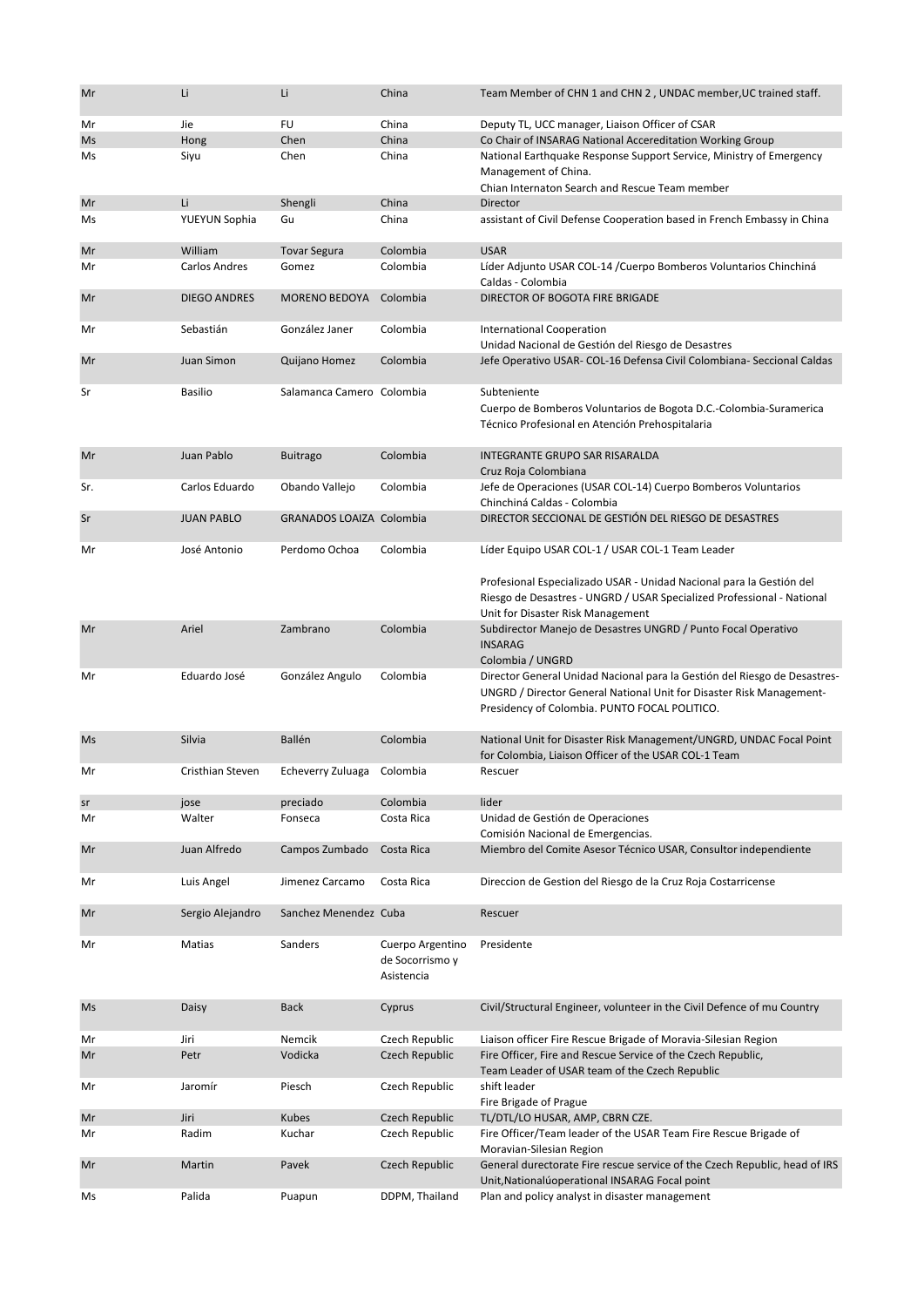| Ms       | Daniela                 | Reyes              | Ecuador                          | SECRETARIA DE GESTION DE RIESGOS OPERATIONS ANALYST:<br>PREPAREDNESS AND RESPONSE COORDINATION                                                                                                                                                             |
|----------|-------------------------|--------------------|----------------------------------|------------------------------------------------------------------------------------------------------------------------------------------------------------------------------------------------------------------------------------------------------------|
| Mr       | Luis Alonso             | Amaya              | El Salvador                      | Sub Director General de Protección Civil de El Salvador                                                                                                                                                                                                    |
| Ms       | Nino                    | <b>Barkaia</b>     | <b>EMS Georgia</b>               | Head of International Relations Division at the Emergency Management                                                                                                                                                                                       |
|          | Richard                 | Coates             | <b>ERT-SAR UK</b>                | Service fo Georgia<br>UK Operations - Flood Responce                                                                                                                                                                                                       |
| Mr<br>Mr | Mati                    | Raidma             | Estonia                          |                                                                                                                                                                                                                                                            |
|          | Toomas                  |                    | Estonia                          | UNDAC FP, UNDAC Member                                                                                                                                                                                                                                     |
| Mr       | Gert                    | Kääparin<br>Teder  | Estonia                          | EST-USAR Team Leader                                                                                                                                                                                                                                       |
| Mr       | Roland                  | Jefremov           | Estonia                          | <b>UNDAC Member, INSARAG Classifier</b><br><b>USAR Adviser</b>                                                                                                                                                                                             |
| Mr       |                         |                    |                                  | <b>USAR Team Focal Point</b>                                                                                                                                                                                                                               |
| Ms       | Anne                    | Simon              | European<br>Commission           | Deputy Head of Unit                                                                                                                                                                                                                                        |
| Mr       | Anthony                 | Blake              | Fiji                             | Emergency Response & Disaster Risk Management Specialist<br>CivMilCoord; HADR; Logistics; Coordination; IMT; Pre-Hospital Emergency<br>Care; Aviation Coord<br>Fiji National Disaster Management Office (NDMO)<br>Fiji Aeromedical & Rescue Services Trust |
| Mr       | Jari                    | Honkanen           | Finland                          | Ministry of the Interior of Finland<br>Policy Focal Point INSARAG and UNDAC                                                                                                                                                                                |
| Mr       | Matti                   | Inkeroinen         | Finland                          | TAST expert,<br>Crisis Management Center Finland (CMC) / Emergency Services Academy<br>Finland (ESAF)                                                                                                                                                      |
| Mr       | Tero                    | Lahdesmaki         | Finland                          | <b>INSARAG Operational Focal Point, Finland</b>                                                                                                                                                                                                            |
| Mr       | Pekka                   | Tiainen            | Finland                          | Senior Specialist                                                                                                                                                                                                                                          |
| Mr       | Alain                   | Choplain           | France                           | Pompiers de l'Urgence Internationale<br>(FRANCE) NGO - FRA-1                                                                                                                                                                                               |
| Mr       | Alexis                  | Tregou             | France                           | Operations officer<br>FRANCE / MINISTRY OF INTERIOR / Civil Protection                                                                                                                                                                                     |
| Mr       | philippe                | meresse            | France                           | national USAR focal point<br>Civil protection training school<br>USAR Mentor / classifier                                                                                                                                                                  |
| Mr       | Christian               | Baroux             | France                           | Civil Protection attachee in Tunisia, special advisor of the Tunisian and                                                                                                                                                                                  |
| Ms       | Natacha                 | Jacquier           | France                           | Libyan national Civil protecion director.<br>Medical doctor                                                                                                                                                                                                |
|          | Stéphane                |                    | France                           | France USAR FRA10<br>TL HUSAR FRA 11                                                                                                                                                                                                                       |
| Mr<br>Mr | <b>JOURDAIN</b>         | Jay<br>Vincent     | France                           | Lieutenant Colonel de Sapeurs pompiers specialisé USAR                                                                                                                                                                                                     |
| Mr       | Stintzy                 | Denis              | France                           | DTL                                                                                                                                                                                                                                                        |
| Mr       | Christophe              | Debray             | France                           | European and international relations unit/INSARAG and EMT national                                                                                                                                                                                         |
|          |                         |                    |                                  | operational focal point                                                                                                                                                                                                                                    |
| Mr       | Emmanuel                | CHAPEAU            | France                           | European and international relations office                                                                                                                                                                                                                |
| Mr       | Archil                  | Kavtaradze         | Georgia                          | Planing, Organizing and Managing training courses for fire, rescue and<br>other personal of EMS.                                                                                                                                                           |
| Mr       | Levan                   | Girsiashvili       | Georgia                          | 1st Deputy Head                                                                                                                                                                                                                                            |
| Dr       | <b>Thomas Ferdinand</b> | Hönicke            | Germany                          | Chargé de relations internationales;<br><b>BA Technisches Hilfswerk - THW</b>                                                                                                                                                                              |
| Mr       | Peter                   | Goxharaj           | Germany                          | Agence Fédérale de Secours Technique<br><b>INSARAG Operational Focal Point Germany</b>                                                                                                                                                                     |
| Mr       | Peter                   | Wolff              | Germany                          | Chair IM Working Group                                                                                                                                                                                                                                     |
| Mr       | Helge                   | Holleck            | Germany Federal                  | Deputy Head of Division                                                                                                                                                                                                                                    |
| Mr       | Amir                    | Azimian            | Foreign Office<br>Germany, @fire | @fire - International Disaster Response Germany                                                                                                                                                                                                            |
| Mr       | Johannes                | Gust               | Germany, @fire                   | @fire - International Disaster Response Germany                                                                                                                                                                                                            |
| Dr       | SAMALTANOS              | Andreas            | Greece                           | Project Manager USAR<br><b>President RFS Hellas</b>                                                                                                                                                                                                        |
| Ms       | <b>ANTHOULA</b>         | <b>GORANTONAKI</b> | Greece                           | Health expert                                                                                                                                                                                                                                              |
| Mr       | Alfredo                 | Avila              | Grupo rescate                    | Consultant                                                                                                                                                                                                                                                 |
|          |                         |                    | domingo peña                     |                                                                                                                                                                                                                                                            |
| Mr       | Jean-Paul               | <b>LEVIF</b>       | Guadeloupe                       | Deputy Chief Fire and Rescue Department                                                                                                                                                                                                                    |
| Mr       | Paul                    | Ugarte Estrada     | Guatemala                        | National Response Director                                                                                                                                                                                                                                 |
| Mr       | Oscar Renan             | Mencia Irias       | Honduras                         | Sub comisionado Nacional Preparación Respuesta de la Comisión<br>Permanente Contingencia<br>(COPECO) HONDURAS                                                                                                                                              |
| Ms       | Orsolya                 | Gerics             | Hungary                          | Cpt, Senior Desk Officer<br>Department for International Relations                                                                                                                                                                                         |
| Dr       | Peter                   | Jackovics          | Hungary                          | National Directorate General for Disaster Management, Mol<br>Head of the Department for Emergency Response, Firefighter Colonel,<br>Team Leader of HUNOR (Heavy USAR)                                                                                      |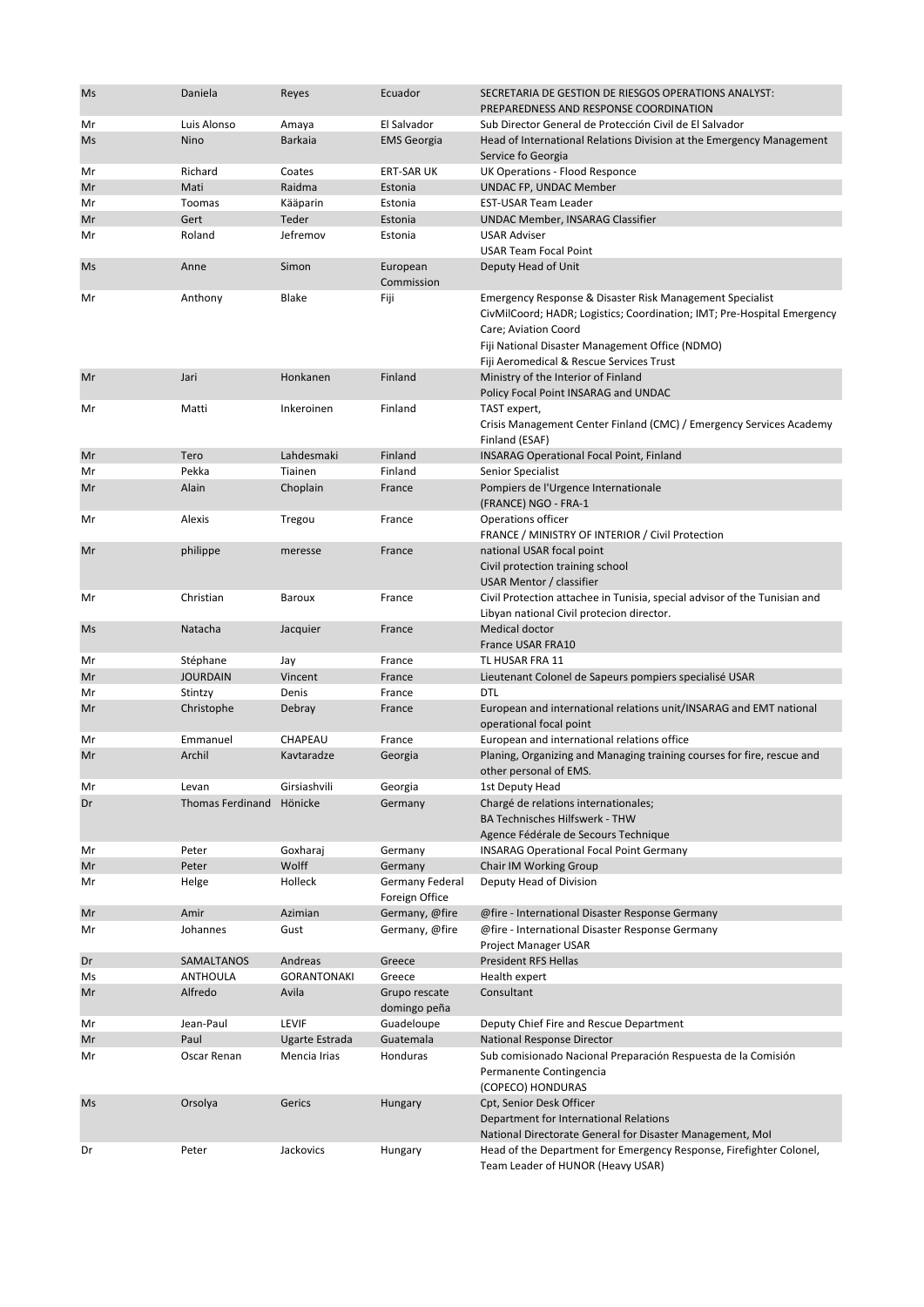| Mr                       | Tamás                  | Dr. Hábermayer                     | Hungary                                                       | HUN-2 TL                                                                                                                                                                                      |
|--------------------------|------------------------|------------------------------------|---------------------------------------------------------------|-----------------------------------------------------------------------------------------------------------------------------------------------------------------------------------------------|
|                          |                        |                                    |                                                               | <b>Tolna County Disaster Management Directorate</b><br><b>Deputy Director</b>                                                                                                                 |
| Mr                       | Siu Fung, Bruce        | <b>WONG</b>                        | <b>IAEM</b>                                                   | 1. Country Representative (HK & Macau, China)<br>2. Deputy Convener, USAR Working Group, International Technical Rescue<br>Association<br>3. USAR Volunteer in Hong Kong.                     |
| Ms                       | Solveig                | Thorvaldsdottir                    | Iceland                                                       | Team Leader USAR ICELAND, UNDAC, Consultant.                                                                                                                                                  |
| Mr                       | Arjun                  | Katoch                             | India                                                         | Disaster Response Advisor                                                                                                                                                                     |
| Mr                       | Satya Narayan          | Pradhan                            | India                                                         | FUNCTIONING AS DIRECTOR GENERAL OF NATIONAL DISASTER RESPONSE<br>FORCE(NDRF) INDIA WHICH DEALS WITH DISASTER MANAGEMENT,<br>RESCUE AND RELIEF AND TO MAKE THE SOCIETY DISASTER RISK RESILIENT |
| Mr                       | Manoj Kumar            | Yadav                              | India                                                         | WORKING AS DEPUTY INSPECTOR GENERAL IN NATIONAL DISASTER<br>RESPONSE FORCE, INDIA                                                                                                             |
| Mr                       | Amrendra Kumar         | Sengar                             | India                                                         | <b>INSPECTOR GENERAL</b>                                                                                                                                                                      |
| Mr                       | Yopi                   | Haryadi                            | Indonesia                                                     | Deputy Director for Cooperations Basarnas, Operational Focal Point                                                                                                                            |
| Mr                       | <b>JON HARIS</b>       | <b>BUTAR BUTAR</b>                 | Indonesia                                                     | <b>Cooperation Analysys</b>                                                                                                                                                                   |
| Mr                       | Wahyudi L.             | Putra                              | Indonesia                                                     | <b>Cooperation Analyst</b>                                                                                                                                                                    |
| Ms                       | Claudia                | Kammerer                           | International<br><b>Rescue Dog</b><br><b>Organisation IRO</b> | Department for Deployment                                                                                                                                                                     |
| Mr                       | Jacob (Kobi)           | Wimisberg                          | Israel                                                        | Director of Strategic Cooperation and Assistance Division<br><b>INSARAG National Policy Focal Point</b>                                                                                       |
| Mr                       | Golan                  | Landsberg                          | Israel                                                        | Operation focal point, Israel                                                                                                                                                                 |
|                          |                        |                                    |                                                               | ISR1 TL and Director for Israel national Search and Rescue unit (NRU).                                                                                                                        |
| Dr                       | Andrea                 | Comelli                            | Italy                                                         | HUSAR-ITA1 Medical Manager                                                                                                                                                                    |
| Mr                       | Andrea                 | Di Bari                            | Italy                                                         | <b>UNDAC &amp; INSARAG FOCAL Point ITALY</b>                                                                                                                                                  |
| Mr                       | Paolo                  | Vaccari                            | Italy                                                         | <b>International Relations Unit</b>                                                                                                                                                           |
|                          |                        |                                    |                                                               | Civil Protection Department                                                                                                                                                                   |
| Mr                       | Guido<br>Ciro          | Casadei                            | Italy                                                         | Member of Heavy Usar team Italy                                                                                                                                                               |
| Mr<br>Mr                 | Danilo                 | <b>Bolognese</b><br><b>Bilotta</b> | Italy<br>Italy                                                | Fire Chief. ITALY H-USAR Team Leader<br>Official at the Italian Civil Protection Department seconded as National<br>expert at the European Commission - DG ECHO                               |
| Mr                       | <b>Richard Anthony</b> | Bordoni                            | Italy                                                         | Heavy USAR Italy ITA-1 search & rescue technician, management &<br>coordination expert. Senior USAR and UCC instructor<br>(National/International). IEC/R Classifier                          |
| Mr                       | Takashi                | Endo                               | Japan                                                         | Deputy Leader of JDR, JPN01 - Fire and Disaster Management Agency                                                                                                                             |
| Dr                       | Yasushi                | Nakajima                           | Japan                                                         | Emergency Physician, Trauma Surgeon                                                                                                                                                           |
| Mr                       | Noriyuki               | <b>IHARA</b>                       | Japan                                                         | <b>Medical Doctor</b><br>Emergency physician<br><b>Trauma Surgeon</b>                                                                                                                         |
| Ms                       | Tomoko                 | Tanaka                             | Japan                                                         | JDR Secretariat, JICA                                                                                                                                                                         |
| Mr                       | <b>Tsukasa</b>         | Katsube                            | Japan                                                         | Japan Disaster Relief Team (JDR), JICA, UNDAC, INSARAG Liaison, Logistics                                                                                                                     |
| Mr                       | Kenzo                  | Iwakami                            | Japan                                                         | Director General<br>Secretariat of Japan Disaster Relief Team<br><b>JICA</b>                                                                                                                  |
| Ms                       | Kae                    | Yanagisawa                         | Japan                                                         | Researcher                                                                                                                                                                                    |
| Mr                       | Kazuyoshi              | Naito                              | Japan                                                         | Japan Disaster Relief Team (JDR), JICA                                                                                                                                                        |
| Mr                       | Hideaki                | Yamamoto                           | Japan                                                         | Emergency Relief Coordinator, Humanitarian Assistance and Emergency<br>Relief Division,                                                                                                       |
| Mr                       | Hashem                 | Obiedat                            | Jordan                                                        | <b>Team Leader</b>                                                                                                                                                                            |
| Mr                       | Ismael                 | Hassan                             | Jordan                                                        | Dog Handler/Iiaison Officer/media-reporting                                                                                                                                                   |
| Mr                       | Mohammad               | Ababneh                            | Jordan                                                        | <b>Structure Engineer</b>                                                                                                                                                                     |
| Lieutenant colonel AYMAN |                        | ALMUFARREH                         | Kuwait                                                        | state of Kuwait,<br>kuwait fire force<br>Head of Search and rescue center                                                                                                                     |
| Mr                       | Abdullah               | Alsaleem                           | Kuwait                                                        | KUWAIT POLITICAL FOCAL POINT                                                                                                                                                                  |
| Mr                       | Vaidotas               | Vitkunas                           | Lithuania                                                     | Member of Lithuanian emergency response team, member of LL TAST                                                                                                                               |
| Mr                       | Henrikas               | <b>Baldauskas</b>                  | Lithuania                                                     | Head specialist of<br>Situations coordination Division                                                                                                                                        |
|                          |                        |                                    |                                                               | Fire and Rescue Department under Ministry of Interior                                                                                                                                         |
| H.E.                     | Meor Ismail            | Meor Akim                          | Malaysia                                                      | Deputy Director-General (Operations) of NADMA Malaysia                                                                                                                                        |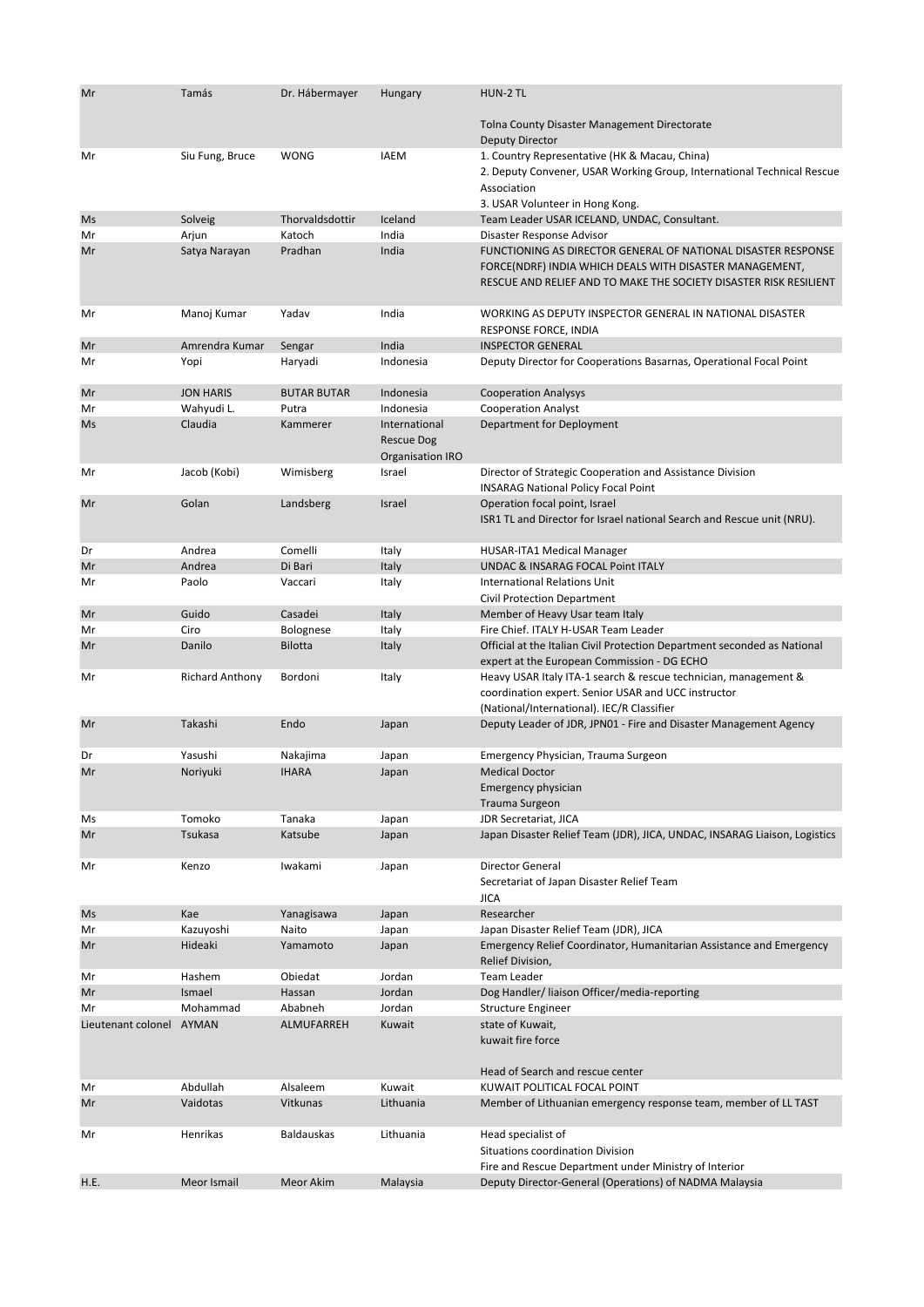| Mr                 | Abd Rahim              | Abd Aziz                  | Malaysia           | Special Malaysia Disaster Assistance and Rescue Team (SMART)<br>National Disaster Management Agency<br><b>MALAYSIA</b>                                                                                                                                                        |
|--------------------|------------------------|---------------------------|--------------------|-------------------------------------------------------------------------------------------------------------------------------------------------------------------------------------------------------------------------------------------------------------------------------|
| H.E.               | Datuk Dr.<br>Aminuddin | Hassim                    | Malaysia           | National Focal Point of Malaysia for Disaster Management<br>Director-General of NADMA Malaysia                                                                                                                                                                                |
| Ms                 | Murni                  | Mat Amin                  | Malaysia           | # Principal Assistant Director (OpsCoord.) of NADMA<br># Malaysia International HADR Coordinator<br># ASEAN-ERAT : Member and Coordinator for Malaysia<br># UNDAC : Member and Coordinator for Malaysia                                                                       |
| Sra                | Adilene Yazmín         | Pérez de la Rosa          | Mexico             | <b>TUM</b>                                                                                                                                                                                                                                                                    |
| Mr                 | Oscar                  | Zepeda Ramos              | Mexico             | General Director of Civil Protection, INSARAG Operational Focal Point and<br><b>UNDAC Focal Point</b>                                                                                                                                                                         |
| Mr                 | <b>Héctor Alonso</b>   | Barrera Burrola           | Mexico             | Deputy Director of Social and International Sector                                                                                                                                                                                                                            |
| Mr                 | Adán                   | Pineda                    | Mexico             | Engineer                                                                                                                                                                                                                                                                      |
| Mr                 | <b>Jose Manuel</b>     | <b>Martinez Murillo</b>   | Mexico             | Primer Comandante Regional<br>de la Unidad Estatal de Prtoteccion Civil y Bomberos Jalisco y lider USAR<br><b>MEXICO</b>                                                                                                                                                      |
| Mr                 | Saúl                   | Rodríguez                 | Mexico             | USAR Operations coordinator.<br>Brigada de Rescate Internacional Cancún, Mexico                                                                                                                                                                                               |
| Mr                 | Francisco              | Castellanos<br>Villalobos | Mexico             | LIDER Equipo USAR-GDL de la Coordinación Municipal de Protección Civil<br>y<br>Bomberos y de Guadalajara                                                                                                                                                                      |
| Mr                 | Franco Nuevo           | Jornacion                 | <b>MMDA</b>        | disaster manager/ responder                                                                                                                                                                                                                                                   |
| lieutenant colonel | Hicham                 | <b>CHOUKRI</b>            | Morocco            | deputy team leader                                                                                                                                                                                                                                                            |
| Mr                 | Soufian                | SAMGHOULI                 | Morocco            | <b>COLONEL OF CIVIL PROTECTION</b><br>OPERATIONAL FOCAL POINT OF USAR MOROCCO                                                                                                                                                                                                 |
| Mr                 | Prem                   | Awasthi                   | Nepal              | Humanitarian coordination, analysis and information management and<br>Government Liaison.                                                                                                                                                                                     |
| Mr                 | Anupkamal              | Bishwakarma               | Nepal              | <b>Executive Director</b>                                                                                                                                                                                                                                                     |
| Mr                 | Arjan                  | Stam                      | Netherlands        | IEC/IER TL Classifier                                                                                                                                                                                                                                                         |
|                    |                        |                           | Netherlands        | <b>TWG advisor</b>                                                                                                                                                                                                                                                            |
| Mr                 | Martin                 | Evers                     |                    | Deputy National Commander USAR.NL<br>INSARAG Operational Focal Point The Netherlands<br>Member of the Guidelines Review Group<br>Safety Region Haaglanden<br>Dep. Fire Chief<br>Ministry of Defense<br>Royal Netherlands Army Reserve<br>Strategic CIMIC/CMI Advisor (It col) |
| Mr                 | <b>Thomas</b>          | Eckhardt                  | <b>Netherlands</b> | <b>Medical doctor</b>                                                                                                                                                                                                                                                         |
|                    |                        |                           |                    | <b>Medical Manager USAR.NL</b>                                                                                                                                                                                                                                                |
| Mr                 | Paul                   | Burns                     | New Zealand        | Usar Team Leader<br>Senior Station Officer,                                                                                                                                                                                                                                   |
| Mr                 | lan                    | Duncan                    | New Zealand        | Fire and Emergency New Zealand Christchurch,<br>National USAR Manager                                                                                                                                                                                                         |
| Mr                 | Craig                  | <b>MONRAD</b>             | New Zealand        | NZ Operational Focal Point<br><b>National USAR Operations Manager</b>                                                                                                                                                                                                         |
| Mr                 | Jeffrey                | Maunder                   | New Zealand        | Dep Team Leader<br>Deputy Task Force Leader (Intel)                                                                                                                                                                                                                           |
|                    |                        |                           |                    | NZUSAR (NZL1)<br>Fire and Emergency New Zealand<br>IEC\R Classifier - Management<br>Co-chair IMWG                                                                                                                                                                             |
| Mr                 | Terje                  | Skavdal                   | Norway             | Project Manager, The Norwegian Directorate for Civil Protection (DSB)                                                                                                                                                                                                         |
|                    |                        |                           |                    | Senior Advisor, Oslo Municipality Crises Management Authority                                                                                                                                                                                                                 |
| Mr                 | Inge                   | Myhrer                    | Norway             | Lieutenant<br><b>Team Leader USAR NRBR</b><br>(Local/regional unit)                                                                                                                                                                                                           |
| Mr                 | Ove                    | Syslak                    | Norway             | <b>IEC Classifier and mentor</b>                                                                                                                                                                                                                                              |
| Mr                 | Chia-Hao               | Yang                      | Observer           | <b>Deputy Assistant Director</b>                                                                                                                                                                                                                                              |
| Mr                 | Martijn                | Viersma                   | <b>OCHA</b>        | Humanitarian Affairs Officer<br><b>Emergency Response Section</b><br>Response Support Branch<br>OCHA - Geneva                                                                                                                                                                 |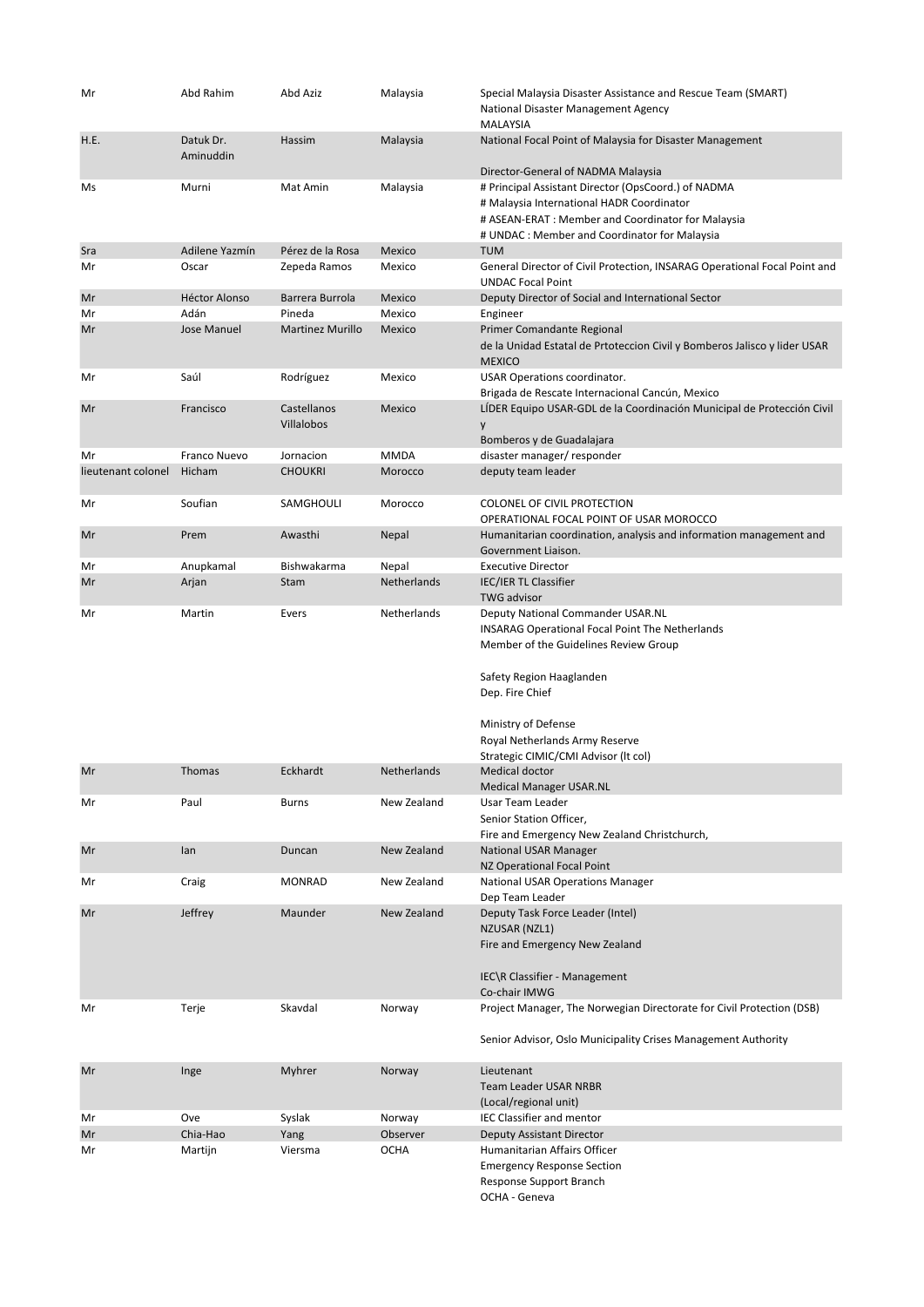| Ms                | Cécile           | Thibaud          | <b>OCHA</b>                                            | Assistant, ERS (Asia-Pacific Team) & CMCS                                                                                                  |
|-------------------|------------------|------------------|--------------------------------------------------------|--------------------------------------------------------------------------------------------------------------------------------------------|
|                   | Clement          |                  | <b>OCHA</b>                                            | Office for the Coordination of Humanitarian Affairs<br>UNDAC and INSARAG Regional Focal Point for Africa                                   |
| Mr<br>Ms          | Natallia         | Kalonga<br>Hurko | <b>OCHA</b>                                            | Intern                                                                                                                                     |
| Mr                | Kareem           | Elbayar          | <b>OCHA</b>                                            | Programme Coordinator, Connecting Business initiative                                                                                      |
| Ms                | Claudia          | Ortega Muga      | <b>OCHA</b>                                            | <b>Associate HAO</b>                                                                                                                       |
| Ms                | Christa Monia    | Inashaka         | <b>OCHA</b>                                            | Humanitarian Affairs Intern- ERS division                                                                                                  |
| Mr                | <b>Nicolas</b>   | Meunier          | <b>OCHA</b>                                            | <b>INSARAG Secretariat</b><br>Field Coordination Support Section, Emergency Service Branch                                                 |
| Ms                | Nadja            | Güggi            | <b>OCHA</b>                                            | Associate Humanitarian Affairs Officer                                                                                                     |
| Ms                | Haruka           | Ezaki            | <b>OCHA</b>                                            | UNDAC & INSARAG Secretariat - the Asia and Pacific Regions                                                                                 |
| Mr                | Zhaohan          | Shen             | <b>OCHA</b>                                            | OCHA                                                                                                                                       |
| Ms                | Ana Maria        | Rebaza           | <b>OCHA</b>                                            | UNDAC & INSARAG Secretariat - Americas                                                                                                     |
| Mr                | Clément          | PAUTY            | <b>OCHA</b>                                            | Intern<br>Geneve, INSARAG                                                                                                                  |
| <b>Ms</b>         | Chiara           | Cera             | <b>OCHA</b>                                            | Intern                                                                                                                                     |
| Mr                | Winston          | Chang            | <b>OCHA</b>                                            | Global Lead, Unit Head, INSARAG Secretariat                                                                                                |
| Ms                | Marie            | Mure             | <b>OCHA</b>                                            | Programme Assistant                                                                                                                        |
| Ms                | Isabella         | de Judicibus     | <b>OCHA</b>                                            | Intern                                                                                                                                     |
| Ms                | Noelia           | Blascovich       | <b>OCHA</b>                                            | <b>OCHA</b>                                                                                                                                |
| Mr                | Thomas           | Peter            | <b>OCHA</b>                                            | <b>Emergency Response Section (ERS)</b><br>Response Support Branch (RSB)                                                                   |
| Ms                | Lucía Belén      | Vilariño Fiore   | Organización de<br><b>Bomberos</b><br>Americanos (OBA) | <b>Executive Director</b>                                                                                                                  |
| Shahnaz Akhter    | Shahnaz          | Akther           | Pakistan                                               | Liaison/ Command Support Officer of Pakistan Rescue Team/ Chief Public<br>Information Officer & Heading Community Safety Wing              |
| Dr                | Rizwan           | Naseer           | Pakistan                                               | Commander, Pakistan Rescue Team.<br>Director General, Punjab Emergency Services & Emergency Services<br>Academy                            |
| Mr                | Shams Eddin      | Abu-ghazaleh     | Palestine / Nablus<br><b>Fire Department</b>           | Head of Adminstrative Unit in Nablus Fire Department / USAR member                                                                         |
| Lic.              | Cesar            | Lange            | Panama                                                 | Punto Focal operativo INSARAG Preparación y Respuesta ante<br>CEPREDENAC Director Nacional de Emergencias, Búsqueda y Rescate              |
| Mr                | Joaquin          | Roa Burgos       | Paraguay                                               | Mininstro Secretario Ejecutivo<br>Secretaría de Emergencia Nacional de la República del Paraguay                                           |
| Mr                | Luis Alberto     | ATALAYA CACHA    | Peru                                                   | Gestor en la preparacion y respuesta para la atencion de la primera<br>respuesta en las Fuerzas Armadas de Peru                            |
| Mr                | Javier Alexander | Drago            | Peru                                                   | <b>USAR team Peru</b><br>and fire figther                                                                                                  |
| Mr                | Cesar            | Villegas         | Peru                                                   | USAR-PERU                                                                                                                                  |
| Mr                | Joselito         | Sese             | Philippines                                            | Disaster Manager                                                                                                                           |
| Mr                | Tomasz           | Tracilowski      | Poland                                                 | Liaison Officer of Heavy Urban Search and Rescue Team "HUSAR<br>POLAND";<br><b>EUCPM Expert</b>                                            |
| Mr                | Marek            | Michalak         | Poland                                                 | Naczelnik wydziału do spraw operacyjnych, KP PSP Goleniów, SFS Poland                                                                      |
| Mr                | Wojciech         | Piechaczek       | Poland                                                 | City Commander of the State Fire Service in Jastrzębie-Zdrój                                                                               |
| Mr                | Przemyslaw       | Rembielak        | Poland                                                 | <b>PCPM</b>                                                                                                                                |
| Ms                | Lena             | Gorska           | Poland                                                 | <b>UNDAC Memeber</b>                                                                                                                       |
| Mr                | Slawomir         | Wojta            | Poland                                                 | Urban Search and Rescue Poland, State Fire Service POLAND                                                                                  |
| Mr                | Marcin           | Plotica          | Poland                                                 | <b>State Fife Station Commander</b><br><b>USAR Team Leader</b><br><b>Provincial SAR Coordinator</b><br><b>National SAR Expert</b>          |
| Mr                | Damian           | Walpuski         | Poland                                                 | USAR Poland, State Fire Service                                                                                                            |
| Ms                | Bożena           | <b>Kruk</b>      | Poland                                                 | Expert in the International Cooperation Department                                                                                         |
| Mr                | Adrian           | Bucalowski       | Poland                                                 | Head of International Cooperation Division                                                                                                 |
| Mr                | Albert           | Kościński        | Poland                                                 | <b>USAR Poland, State Fire Service</b>                                                                                                     |
| Mr                | Jakub            | Siczek           | Poland                                                 | Firefighter, Liasion Officer                                                                                                               |
| Lieutnant Colonel | Michal           | Langner          | Poland                                                 | <b>Deputy Director</b><br><b>Political Focal Point</b>                                                                                     |
| Colonel           | Marcin           | Kedra            | Poland                                                 | Head of section for national reserve and international rescue operations;<br>the National Headquarters of the State Fire Service in Poland |
| Mr                | Diogo            | Silva            | Portugal                                               | Firefighter                                                                                                                                |
| Mr                | Ricardo          | Filipe Silva     | Portugal                                               | USAR Team, Fire Man, Paramedic                                                                                                             |
|                   |                  |                  |                                                        | ANAFS, Fire Department Parede                                                                                                              |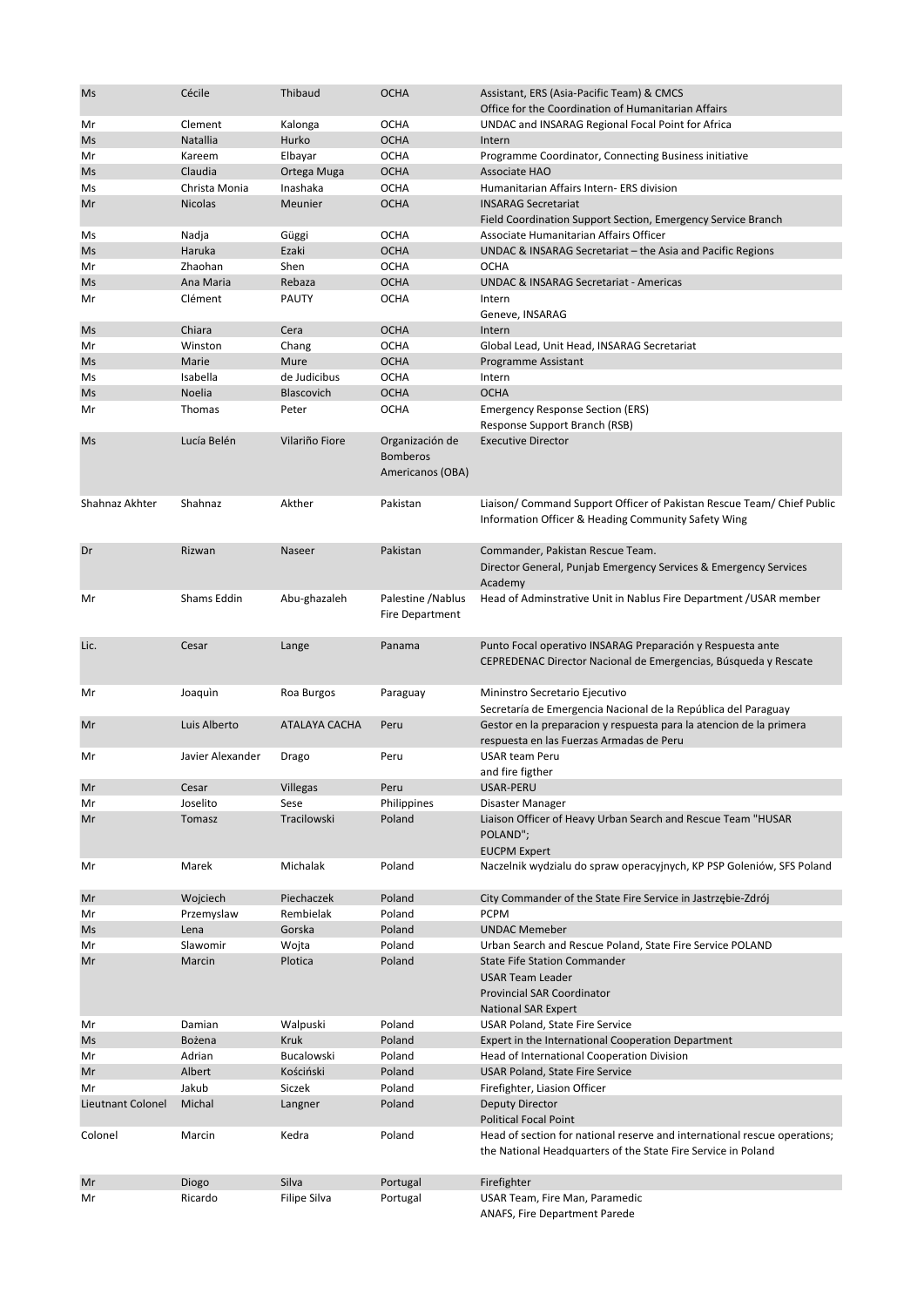| Mr | Rui Miguel   | <b>Mateus</b> | Portugal                              | RSB / CIE<br>Regimento Sapadores Bombeiros de Lisboa Companhia Intervenção<br>Especial                                                                                                           |
|----|--------------|---------------|---------------------------------------|--------------------------------------------------------------------------------------------------------------------------------------------------------------------------------------------------|
| Mr | Carlos       | Carvalho      | Portugal                              | National Emergency and Civil Protection Authority (ANEPC) - Nacional<br>Emergency and Civil Protection Command (CNEPC) - Planning, Doctrine<br>and Training Operational Cell (COPDF) - Cell Head |
| Mr | Carlos       | Macieira      | Portugal                              | k9                                                                                                                                                                                               |
| Mr | Philippe     | Besson        | PUI FRA 01                            | Lieutenant colonel (ER)- French Fire Department, European project focal<br>point,<br><b>FRANCE - LIMOGES</b><br>Team leader/Operation Focal Point FRA1<br>"POMPIERS DE L'URGENCE INTERNATIONALE" |
| Mr | Ahmad        | Al-Kuwari     | Qatar                                 | <b>QSART</b>                                                                                                                                                                                     |
| Mr | Roswadi      | Kamis         | Qatar                                 | USAR Instructor / Consultant<br>Team Liason                                                                                                                                                      |
| Mr | lan          | Scher         | <b>Rescue South</b><br>Africa         | Disaster Response, Training & Capacity Building in SADC Region                                                                                                                                   |
| Mr | Ionut Razvan | Radu          | Romania                               | <b>Resilience Requirements</b>                                                                                                                                                                   |
| Ms | Roxana       | <b>Branda</b> | Romania                               | General Inspectorate for Emergency Situations                                                                                                                                                    |
| Mr | Daniel       | Gheorghita    | Romania                               | Specialist Officer/General Inspectorate for Emergency Situations<br>RO USAR team member (management)<br>RO EMT DTL logistic                                                                      |
| Mr | Grigory      | Korolkov      | Russian Federation Chief of USAR unit |                                                                                                                                                                                                  |
| Ms | Polina       | Kozhaeva      | <b>Russian Federation Rescuer</b>     | Russia, FER SAR Team of EMERCOM of Russia                                                                                                                                                        |
| Mr | Anton        | Patiev        |                                       | <b>Russian Federation SAR Team Extremum</b>                                                                                                                                                      |
| Ms | Valeriia     | Verkhovodko   |                                       | Russian Federation Deputy Team Leader Extremum USAR Team                                                                                                                                         |
| Ms | Maria        | Gladkikh      | <b>Russian Federation Rescuer</b>     |                                                                                                                                                                                                  |
| Ms | Nina         | Goloschapova  | <b>Russian Federation Rescuer</b>     |                                                                                                                                                                                                  |
| Mr | Artyom       | Karnaukhov    | Russian Federation rescuer            | Siberian Regional SAR Team<br><b>EMERCOM of Russia</b><br><b>Russian Federation</b>                                                                                                              |
| Mr | Vasily       | Evseev        |                                       | Russian Federation Head of Section of Cooperation with International Organisations                                                                                                               |
| Ms | Kira         | Chebakova     |                                       | Russian Federation Director of Training of the Russian-Serbian Humanitarian Center<br>UC Instructor, UNDAC Member, Training Working Group Member                                                 |
| Mr | Maksim       | Pochekunin    |                                       | Russian Federation Rescuer of the International rank                                                                                                                                             |
| Mr | Phil         | Crook         | and Trainig                           | CIVIL PROTECTION (SAR operations)<br>Simulation Exercise Exercise Director - The Simex Series, UK                                                                                                |
|    |              |               | Network (STN)                         | Working Group Lead - UN Simulations and Training Network (STN)                                                                                                                                   |
|    |              |               |                                       | Teaching Fellow, Crisis and Disaster Management and Humanitarian<br>Response - University of Portsmouth, UK.                                                                                     |
|    |              |               |                                       | Consultant/Instructor/Director - FilCro Ltd                                                                                                                                                      |
|    |              |               |                                       | <b>INSARAG UCC personnel</b>                                                                                                                                                                     |
|    |              |               |                                       | European Union Civil Protection Team                                                                                                                                                             |
| Mr | Anthony      | Toh           | Singapore                             | Division Commander and concurrent Senior Deputy Director Operations                                                                                                                              |
| Mr | Daniel       | Seet          | Singapore                             | Senior Director Operations Department, Singapore Civil Defence Force,<br>UNDAC and INSARAG Operational focal point for Singapore                                                                 |
| Mr | George Leem  | Tow Shen      | Singapore                             | Singapore Civil Defence Force<br>Senior Instructing Officer, Urban Search and Rescue Branch<br>Civil Defence Academy                                                                             |
| Mr | Adrian       | Chong         | Singapore / SCDF                      | UNDAC and INSARAG staffing officer for Singapore<br>Principal (International Relations) officer                                                                                                  |
| Mr | Maroš        | Vojtko        | Slovak Republic                       | <b>Strategic Planning Department</b><br>USAR K9 Handler                                                                                                                                          |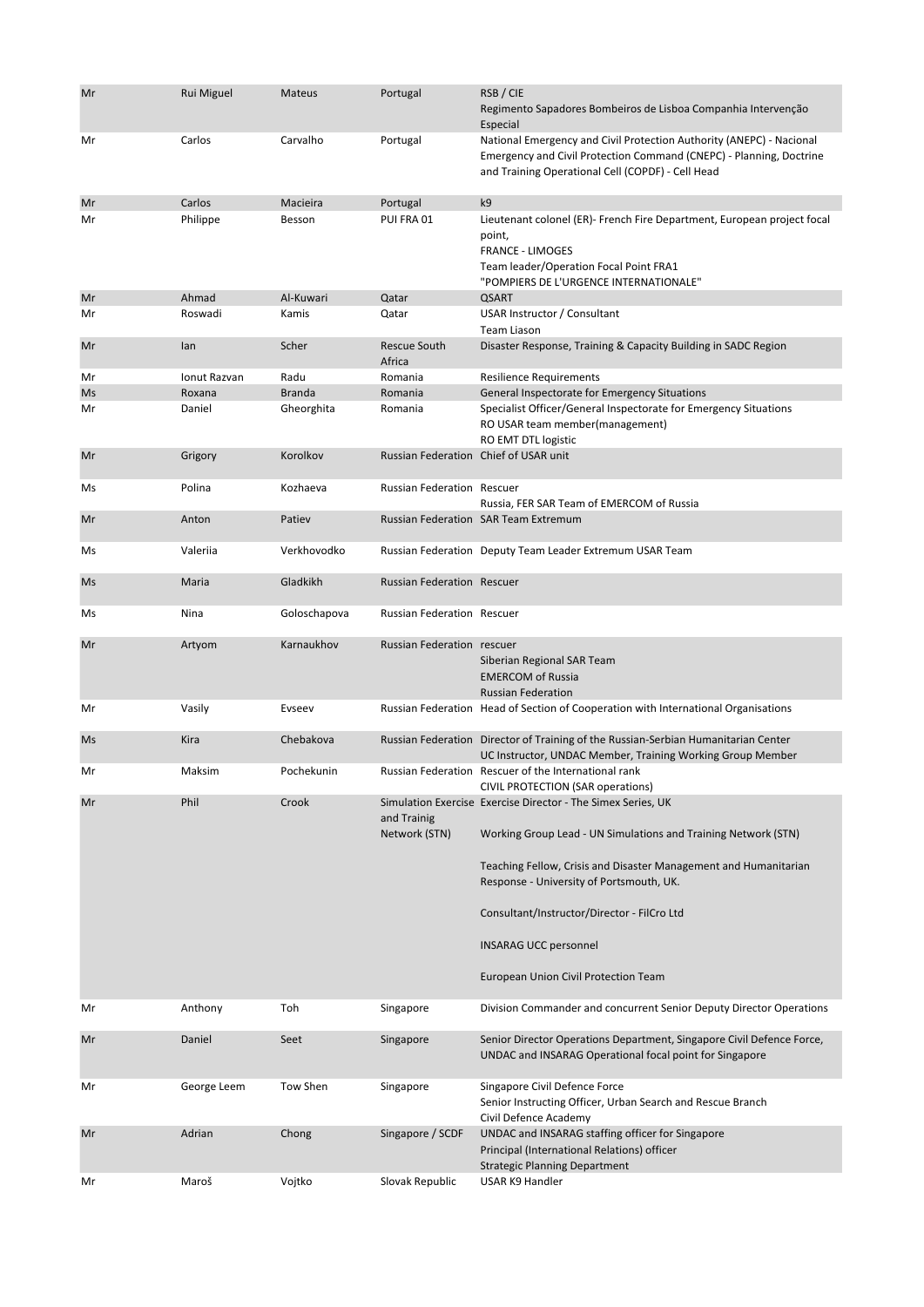| Mr                       | Domen                             | Torkar            | Slovenia                           | Administration for Civil Protection and Disaster Relief of Slovenia<br><b>INSARAG Focal Point</b><br><b>UNDAC</b>                                                                                                                            |
|--------------------------|-----------------------------------|-------------------|------------------------------------|----------------------------------------------------------------------------------------------------------------------------------------------------------------------------------------------------------------------------------------------|
| Mr                       | Juan                              | Fernandez         | Spain                              | <b>INSARAG Intern</b>                                                                                                                                                                                                                        |
| Mr                       | Pascual                           | Galera            | Spain                              | Operations officer, Head quarter, Spanish Emergency Military Unit (UME),<br>ESP-2                                                                                                                                                            |
| Mr                       | Juan Manuel                       | Gómez Rama        | Spain                              | Oficial OSOCC.<br>NURSE .EMERGENCY AND CRITICAL CARES.<br><b>Bomberos GIREcan</b><br>Chief communications.                                                                                                                                   |
| Mr                       | Sudantha                          | Ranasinghe        | Sri Lanka                          | . Responsibility to the National Council for Disaster Management in<br>respect of the overall function of the Disaster Management Center in<br>accordance with the provisions of the Disaster Management Act No. 13 of<br>2005.              |
|                          |                                   |                   |                                    | • Responsibility for all aspects of the Disaster Management Center; and<br>Supervision of all duties of all officers at the higher management level of<br>the Disaster Management Center.                                                    |
|                          |                                   |                   |                                    | . Responsibility for road mapping on disaster risk reduction.                                                                                                                                                                                |
|                          |                                   |                   |                                    | . The responsibility for preparing a mechanism for the preparation of the<br>National Disaster Management Plan for the emergency disaster response<br>plan for emergency disaster response.                                                  |
|                          |                                   |                   |                                    | • Coordination between all Ministries, Government Departments and<br>Institutions, Non-Governmental Organizations and Associations to<br>minimize disaster risks in Sri Lanka as indicated in the Disaster<br>Management Act No. 13 of 2005. |
|                          |                                   |                   |                                    | Coordinate, supervise, control, and implement the necessary measures<br>for disaster management in Sri Lanka.                                                                                                                                |
| Mr. Hiran<br>Tilakaratne | Hiran                             | Tilakaratne       | Sri Lanka                          | Assistant Director (Emergency Operations),<br>Disaster Management Center (DMC),                                                                                                                                                              |
| Mr                       | Elliot                            | Becker            | Rescue                             | Staffordshire Fire & Civil Contingencies Officer                                                                                                                                                                                             |
| Mr                       | David                             | Sochor            | Switzerland                        | Chief Rapid Response SDC Swiss Humanitarian Aid                                                                                                                                                                                              |
| Mr                       | Ephrem                            | Lengacher         | Switzerland                        | SHA, Swiss Rescue, Swiss Armed Forces                                                                                                                                                                                                        |
| Mr                       | Roberto                           | Mendez            | Switzerland                        | DRR/RR Program Advisor<br>SDC-Humanitarian aid department (HA-d). UNDAC member                                                                                                                                                               |
| Mr                       | <b>Matthias</b>                   | Pfister           | Switzerland -<br>Government        | professional carrier officer rescue troops<br>Commander of the training center for the rescue troops                                                                                                                                         |
| Mr                       | Thomas                            | Zeiter            | Switzerland -<br>Government        | DESK OFFICER SWISS RESCUE<br>SDC, SHA, Swiss Rescue, USAR Expert                                                                                                                                                                             |
| Mr                       | Weiping                           | Tsai              | Taipei City Fire<br>Department     | Preparedness and response section chief                                                                                                                                                                                                      |
| Mr                       | Ching-Wen                         | Lin               | Taipei/Taiwan                      | as an assistant to the team leader                                                                                                                                                                                                           |
| Mr                       | <b>TSE-WEI</b>                    | YANG              | Taipei/Taiwan                      | As a member of the Urban search and rescue team.<br>New Taipei Special Search And Rescue Team                                                                                                                                                |
| Mr                       | CHIAO-SHENG                       | <b>HSU</b>        | Taiwan USAR Team Executive Officer |                                                                                                                                                                                                                                              |
| Mr                       | Chanannipat                       | Meesap            | Thailand                           | Local USAR Planning officer                                                                                                                                                                                                                  |
| Mr                       | Ravee                             | Supanimitwisetkul | Thailand                           | Disaster management.<br>TSAR (Thailand USAR) management.<br>UNDAC member.                                                                                                                                                                    |
| Mr                       | Korbi                             | Salah             | Tunisia                            | Head of Central operations room of Tunisian Civil Protection                                                                                                                                                                                 |
| Mr                       | Ahmet                             | Turunc            | Turkey                             | Working as Social Worker at AFAD (Disaster and Emergency Management<br>Presidency)                                                                                                                                                           |
| Ms                       | <i>i</i> rem                      | Tahtalioğlu       | Turkey                             | Translator&Interpreter                                                                                                                                                                                                                       |
| Ms                       | Seval                             | Dedeoğlu          | Turkey                             | <b>Chemical Engineer</b>                                                                                                                                                                                                                     |
| Mr                       | Cengiz                            | <b>KARAKUŞ</b>    | Turkey                             | Istanbul of Disaster and Emergency Search and Rescue Brigade Manager                                                                                                                                                                         |
| Mr                       | Cem                               | Behar             | Turkey                             | Team Leader                                                                                                                                                                                                                                  |
| Ms                       | Didem / ULAK<br>Search and Rescue | Cakmakci          | Turkey                             | ULAK International Search and Rescue                                                                                                                                                                                                         |
| Mr                       | Belit                             | Tasdemir          | Turkey - AKUT                      | USAR Team Focal Point / INSARAG Guideline Review Group Member                                                                                                                                                                                |
| Mr                       | Sergii                            | Lavrynenko        | Ukraine                            | <b>INSARAG Operational Focal Point</b>                                                                                                                                                                                                       |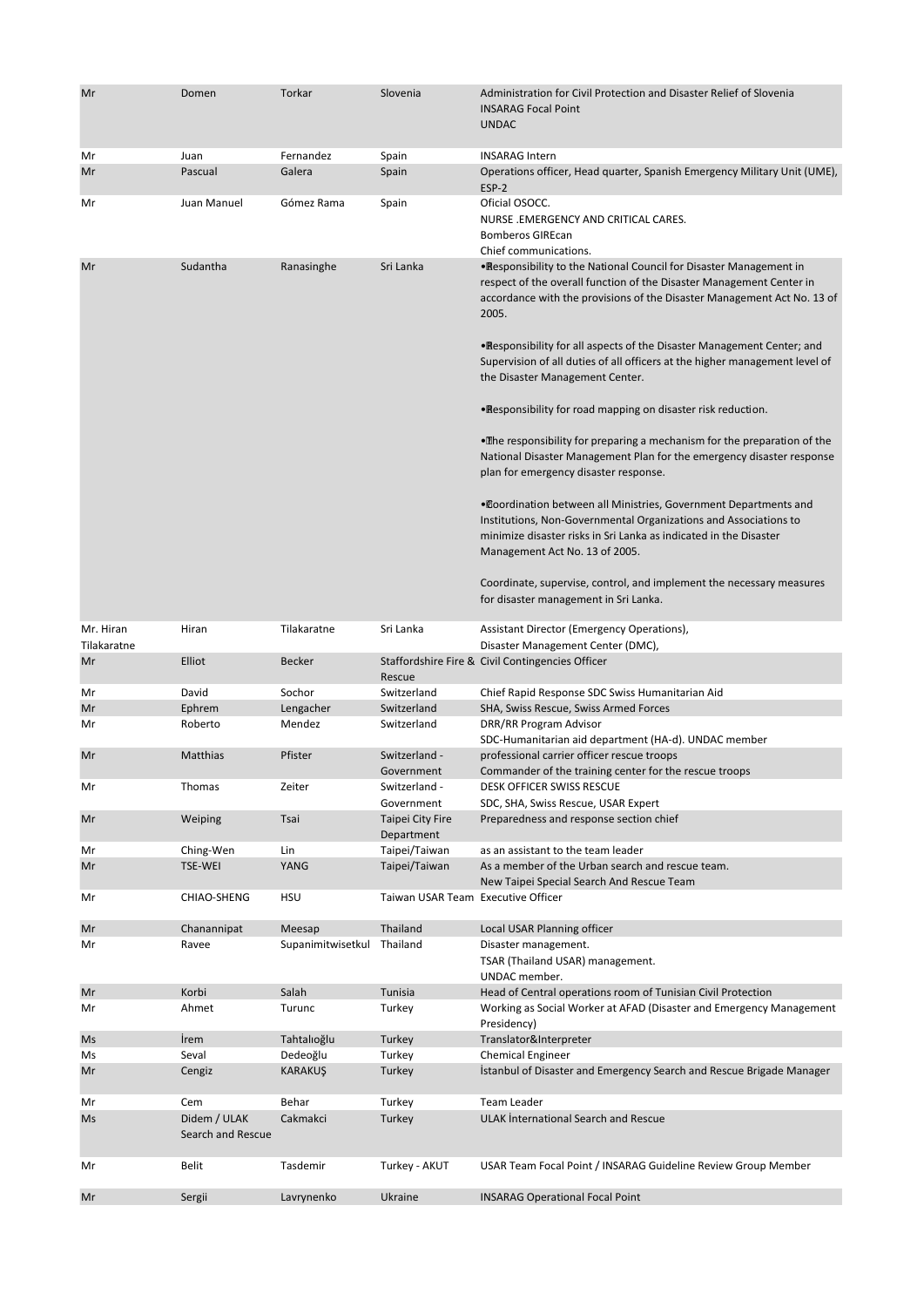| Ms      | Larysa          | Basanska             | Ukraine                                              | Head of International Cooperation Division of the Mobile Rescue Center<br>of the State Emergency Service of Ukraine;<br>Heavy USAR MRC Ukraine Liaison Officer/Media;<br><b>INSARAG Team Focal Point</b>                                     |
|---------|-----------------|----------------------|------------------------------------------------------|----------------------------------------------------------------------------------------------------------------------------------------------------------------------------------------------------------------------------------------------|
| Mr      | Volodymyr       | Kachkan              | Ukraine                                              | Head of the Mobile Rescue Center of the State Emergency Service of<br>Ukraine; Heavy USAR MRC Ukraine Team Leader                                                                                                                            |
| Mr      | Volodymyr       | Demchuk              | Ukraine                                              | Director of the Emergency Response Department                                                                                                                                                                                                |
| Sr.     | Juan Pablo      | Velázquez Lara       | Unidad Estatal de<br>Protección Civil<br>Jalisco Mex | Coordinador de Supervisión y Vigilancia de las medidas de seguridad en<br>materia de protección civil en inmuebles, análisis y gestión integra de<br>riesgos; así como especialista técnico en estructuras del grupo USAR<br>Jalisco México. |
| Mr      | Rashid          | Al Shaya             | <b>United Arab</b><br>Emirates                       | <b>Command Support Officer</b>                                                                                                                                                                                                               |
| Mr      | David           | Jobson               | United Kingdom                                       | Marine, flood and swift water SAR                                                                                                                                                                                                            |
| Mr      | Gary            | Foo                  | United Kingdom                                       | <b>SAR Chief</b><br>ERT (UK)<br><b>Emergency Response Team</b><br>- Search & Rescue<br>www.ert-sar.org.uk<br>www.ert-sar.ca<br>www.ERT-SAR.com<br>International Advisor on Disaster Response, Civil Defence & Search &<br>Rescue             |
| Dr      | Joshua          | Macabuag             | <b>United Kingdom</b>                                | SARAID<br><b>USAR Engineering Manager</b>                                                                                                                                                                                                    |
| Mr      | Rob             | Davis                | United Kingdom                                       | NGO Search and Rescue Team<br>www.saraid.org                                                                                                                                                                                                 |
| Mr      | Mo              | Desai                | United Kingdom                                       | Programme Manager                                                                                                                                                                                                                            |
|         |                 |                      |                                                      | <b>DFID</b>                                                                                                                                                                                                                                  |
| Mr      | Martin          | Blaker               | United Kingdom                                       | ERTSAR - Team Member.<br>UK Flood Rescue Tactical and Strategic Advisor.<br><b>EUCPM Flood Rescue Technical Expert</b>                                                                                                                       |
| Ms      | Otibho          | Agbareh              | <b>United Kingdom</b>                                | Humanitarian Manager                                                                                                                                                                                                                         |
| Mr      | Iwan            | Witt                 | United Kingdom /<br>Kenyon<br>International          | <b>Operations Manager</b>                                                                                                                                                                                                                    |
| Mr      | Gary            | Francis              | United Kingdom<br>SARAID                             | Chair of Board of Trustees & International Response Team USAR Team<br>Leader                                                                                                                                                                 |
| Mr      | Paul            | Incledon             | United Kingdom<br>SARAID                             | Rescue Worker, SARAID.                                                                                                                                                                                                                       |
| Ms      | Carrie          | Woodward             | United Kingdom<br>SARAID                             | <b>USAR TEAM</b>                                                                                                                                                                                                                             |
| Mr      | Will            | Selley               | United Kingdom<br>SARAID                             | <b>USAR Paramedic</b><br>Director of Operations                                                                                                                                                                                              |
| Mr      | Jorge Alejandro | <b>Terrones Cano</b> | <b>UNSOS</b>                                         | Fire Safety Officer                                                                                                                                                                                                                          |
| Dr      | Carlos          | Miguez Pérez         | Uruguay                                              | Lawyer                                                                                                                                                                                                                                       |
| Mr      | Marc            | Campet               | <b>USA</b>                                           | Rescue Specialist, Virginia Task Force 1/USA 1<br>Fairfax County Fire and Rescue Department                                                                                                                                                  |
| Mr      | Jeffrey         | Lewis                | <b>USA</b>                                           | Program Manager - Fairfax County Urban Search and Rescue Program;<br><b>USA-01</b>                                                                                                                                                           |
| Dr      | Anthony         | Macintyre            | <b>USA</b>                                           | <b>Medical Director</b><br>Fairfax County's Urban Search and Rescue Program (USA-1)                                                                                                                                                          |
| Mr      | Kevin           | Ngo                  | <b>USA</b>                                           | <b>Hazmat Specialist</b><br>United States of America<br>$USA-1$<br>Virginia Task Force 1 - VATF-1<br>Fairfax County Fire & Rescue, VA                                                                                                        |
| Mr      | Paul            | Lago                 | <b>USA</b>                                           | $USA-1$                                                                                                                                                                                                                                      |
| Mr      | Michael         | Eddy                 | <b>USA</b>                                           | Rescue Squad Officer                                                                                                                                                                                                                         |
| Ms      | Aki             | Nemoto               | <b>USA</b>                                           | <b>Financial Specialist</b>                                                                                                                                                                                                                  |
| Mr      | John            | Dumsick              | <b>USA</b>                                           | Structural specialist.<br>VATF-1/USA-1 USAR                                                                                                                                                                                                  |
| Mr      | Dewey           | Perks                | <b>USA</b>                                           | USAID/Bureau for Humanitarian Assistance<br>USAR/UNDAC Unit Leader<br><b>AST</b>                                                                                                                                                             |
| Mr      | John            | Kaminski             | <b>USA</b>                                           | Team member of DHS/FEMA Ohio Task Force One US&R                                                                                                                                                                                             |
| Mr      | Joseph          | Kaleda               | USAID/BHA                                            | USAR/UNDAC Filed Coordinator                                                                                                                                                                                                                 |
| Mr      | franck          | <b>FIORELLI</b>      | USAR-FRA-A                                           | Team leader                                                                                                                                                                                                                                  |
| Ms      | Arline          | Diaz Mendoza         | Venezuela                                            | Counsellor<br>Venezuela (Bolivarian Republic of)                                                                                                                                                                                             |
| PANTOJA | <b>JUAN</b>     | <b>PANTOJA</b>       | Venezuela                                            | Asesor Grupo usar Portuguesa Venezuela                                                                                                                                                                                                       |
| Mr      | Carlos          | Quintero Peña        | Venezuela                                            | Volunteer                                                                                                                                                                                                                                    |